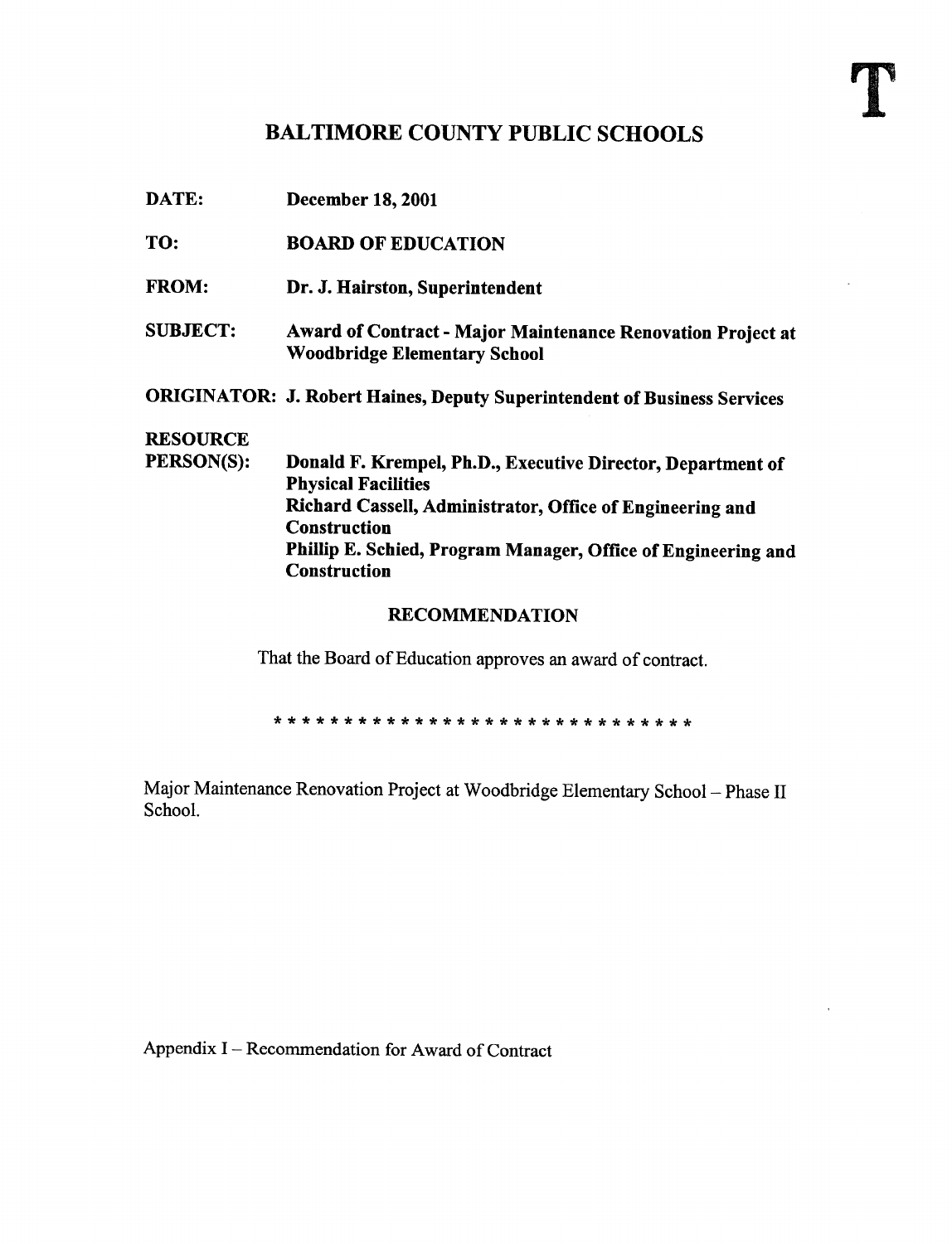## Appendix <sup>I</sup>

## Recommendation for Award of Contract Major Maintenance Renovation Project - Woodbridge Elementary School December 18, 2001

On November 26, 2001, five (5) bids were received for the Major Maintenance Renovations at Woodbridge Elementary School - Bid #3DI-REN2-196A. This project consists of renovations and upgrades to the existing heating, electrical and plumbing systems at this school. A summary of the bids is attached. Based on the bids received, the Department of Physical Facilities recommends an award of contract to Jack H. Kidd, Associates, Inc., the lowest responsive bidder, in the amount of \$2,154,500.00.

At this time, we are also requesting <sup>a</sup> 5% Change Order Allocation in the amount of \$107,725.00 to cover any unforeseen conditions and minor changes to the contract, to be authorized and approved by the Building Committee in accordance with Board Policy.

Funding for these projects is available from the Capital Budget Project #665 - Major Maintenance.

APPROVED:

DominiQui FOT

Donald F. Krempel, Ph.D. **Executive Director**